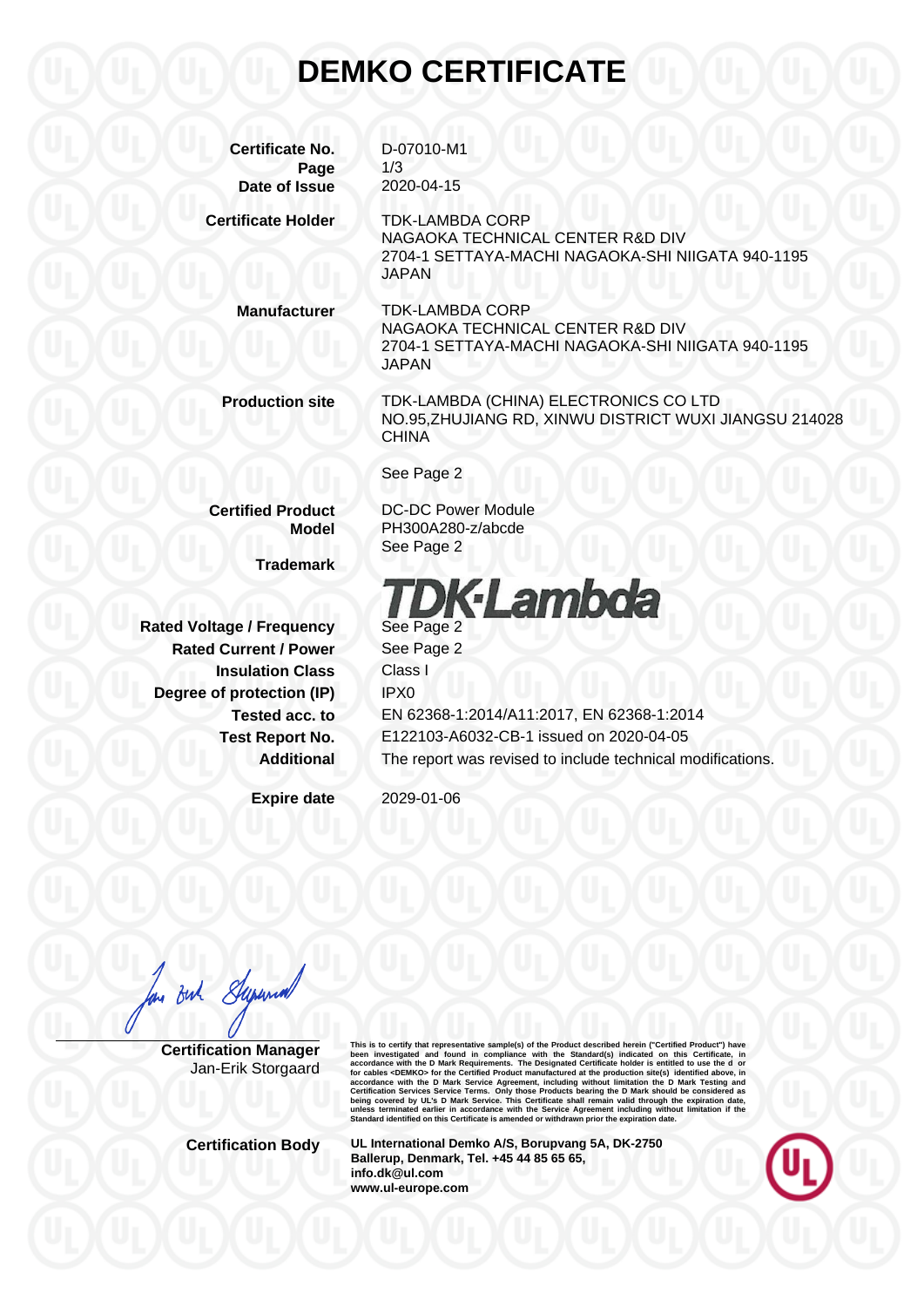## **Appendix DEMKO CERTIFICATE**

**Certificate No.** D-07010-M1 **Page 2/3 Date of Issue** 2020-04-15

## Model Details:

PH300A280-z/abcde (where z can be 5, 12, 24, 28 and 48, To denote different output voltage, 5 for 5Vdc, 12 for 12Vdc, 24 for 24Vdc, 28 for 28Vdc and 48 for 48Vdc; / can optional, when a, b, c, d, e are blank, then "/" is no need; a, b, c, d, e can be any alphanumeric character with "/" or blank, non safety relevant information.)

Production Sites: TDK-LAMBDA CORP 2704-1 SETTAYA-MACHI NAGAOKA-SHI NIIGATA-KEN 940-1195 JAPAN

TDK-LAMBDA MALAYSIA SDN BHD LOT 2 & 3, BATU 9 3/4 KAWASAN PERINDUSTRIAN BANDAR BARU JAYA GADING 26070 KUANTAN PAHANG MALAYSIA

SENDAN ELECTRONICS MFG CO LTD 1010 HABUSHIN NANTO-SHI TOYAMA-KEN 939-1756 JAPAN

TDK-LAMBDA MALAYSIA SDN BHD PLO33 KAWASAN PERINDUSTRIAN SENAI 81400 SENAI JOHOR MALAYSIA

ZHANGJIAGANG HUA YANG ELECTRONICS CO LTD NO.15 TONGXIN RD, ZHAOFENG ECONOMIC DEVELOPMENT ZONE, LEYU TOWN ZHANGJIAGANG JIANGSU 215622 **CHINA** 

Ratings: Input Voltage: 200-425 Vdc Input Current: 1.8A

Output: 5Vdc (2.0 - 6Vdc), max. 60A, max. 300W 12Vdc (4.8 - 14.4Vdc), max. 25.2A, max. 302.4W 24Vdc (9.6 - 28.8Vdc), max. 12.5A, max. 300W 28Vdc ( 11.2 - 33.6Vdc), max. 10.8A, max. 302.4W 48Vdc (19.2 - 57.6Vdc), max. 6.3A, max. 302.4W

Additional Information: For Building-In

This certificate replaces the certificate No. D-07010, issued on 2019- 01-07 due to:

- Update factories.

- Addition of evaluation for Japan National Differences.

- Update trademark image to the latest version

**Certification Body UL International Demko A/S, Borupvang 5A, DK-2750 Ballerup, Denmark, Tel. +45 44 85 65 65, info.dk@ul.com www.ul-europe.com**